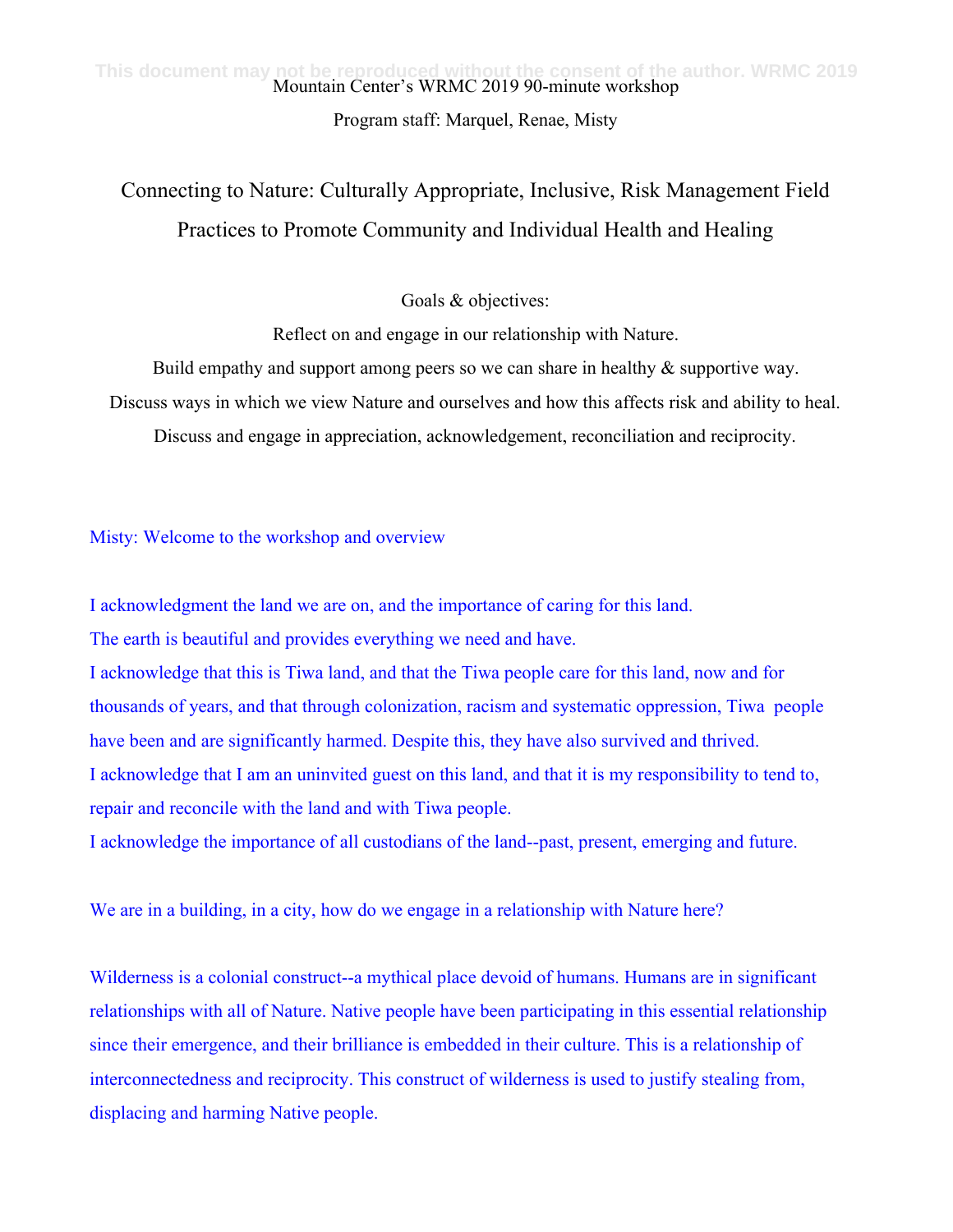How we see and engage with Nature has a significant impact on risk and risk management. Is nature a mountain to be conquered? Or a caring Mother who needs and gives to us, and whom we need and must give to in return? **This document may not be reproduced without the consent of the author. WRMC 2019**

Appreciation, acknowledgment, reconciliation/reparation, and reciprocity are key actions in which we can engage. These have a significant impact on health and healing.

My hope for today is that we are together in a good way, can learn from each other, can practice being in reciprocal relations with the earth, Native people and each other, and can take these practice with us into our everyday lives.

Marquel, Renae, Misty: Introduce ourselves and Mountain Center

Marquel: Handshake mingler

Jellyfish handshake: Introduce yourself and share something beautiful you saw or felt today. Fish handshake: Introduce yourself and share something you are thankful for in your life. Caterpillar handshake: Introduce yourself and share a time in Nature that you felt a nurturing and reciprocal relationship.

Bear handshake: Introduce yourself and share something you can practice today to show care, reconciliation and reciprocity to the land, Native people, your community and yourself.

Reane: Prairie dog/eagle group needs and norms Share something you have to offer (prairie dog)? Share something you need (eagle)?

Marquel  $&$  Renae: Groups share of questions on the wall and discussion